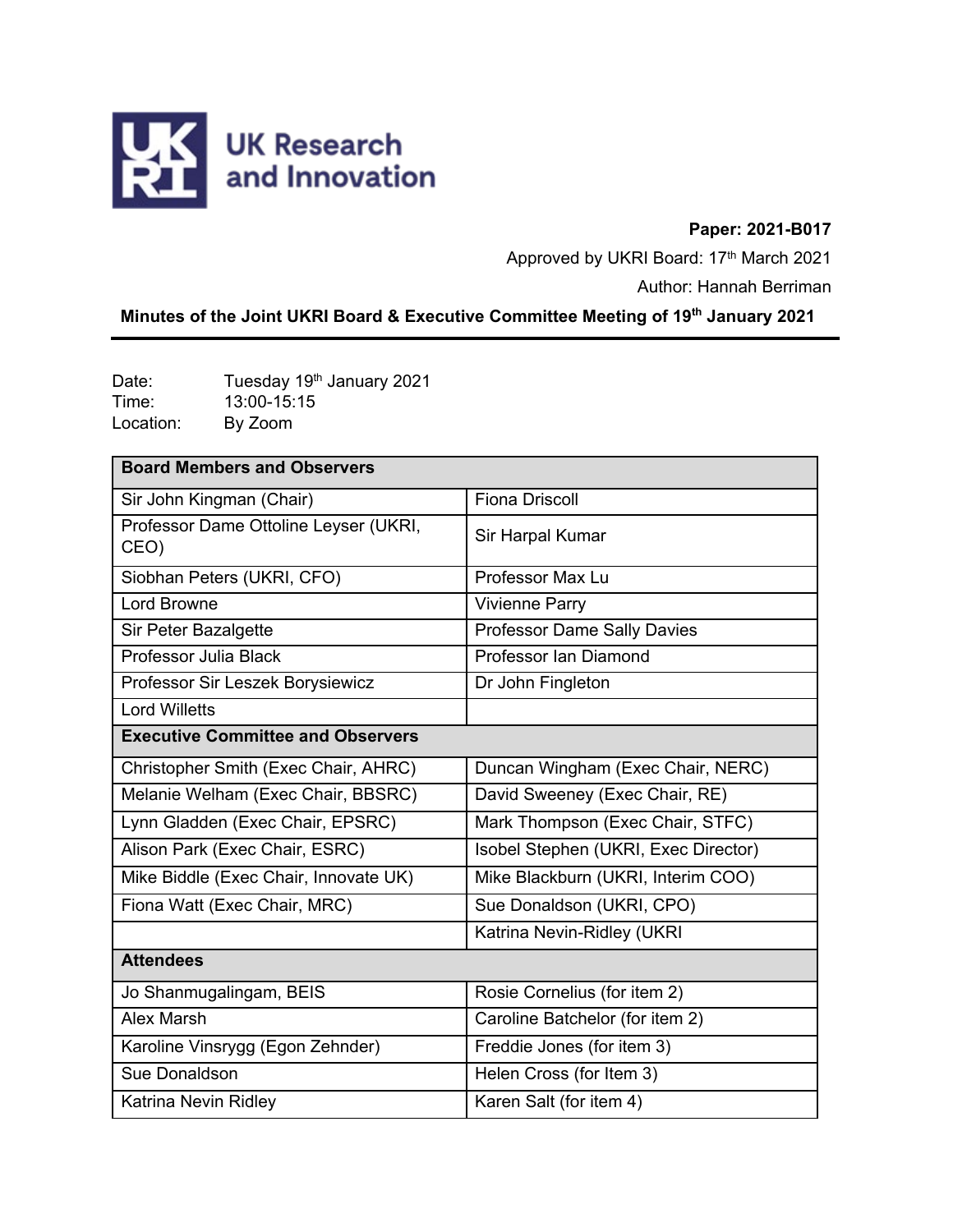| <b>Secretariat</b> |                     |
|--------------------|---------------------|
| Hannah Berriman    | <b>Tim Russell</b>  |
| Zena Davis         | Samantha Richardson |

#### **1. Welcome and Introductions**

- **1.1.** John Kingman welcomed Board and Executive Committee members to the joint session.
- **1.2.** The Board noted that this would be Mike Blackburn and Alex Marsh's last Board meeting and thanked them for their work over the last few years.

#### **2. Update on the new Performance Management Framework**

- 2.1. Deputy Director of Analysis and Performance introduced the item, providing an update on progress to develop the new UKRI performance management framework and balanced scorecard. Rather than piloting the whole scorecard in quarter 3, the team will look at each measure individually and identify how they could be rolled out across future quarters, noting that not every measure will need to be collected at each quarter. The team emphasised that the measures were not a set of Key Performance Indicators.
- 2.2. The Board thanked the team for the clear update and provided comments on the proposed measures, including requesting;
	- greater emphasis on return on investment, noting this would be of interest to ministers
	- specific reference to the REF exercise, while noting that the REF concerns the wider UK R&I System, not just UKRI.
	- Additional work into identifying appropriate measures for looking at business, noting some of the traditional measures may be too narrow (eg. They should focus on whether we are delivering prosperity and growth). The Board recommended the team look at the innovation ecosystem and identify what supports or inhibits growth.
- 2.3. The Board raised concerns about the number of measures included, noting that this could potentially be overwhelming to those contributing and that we should be cautious with our level of ambition. The Board recommended that the framework focuses on a smaller number of measures in the first instance, identifying priorities for the coming year, noting the commitment to being a less bureaucratic organisation.
- 2.4. The Board acknowledged the measures would need to be a good balance between narrative and numbers, valuing both quantitative and qualitative data in order to give a rich picture. The Board agreed the framework should be manageable and sensible.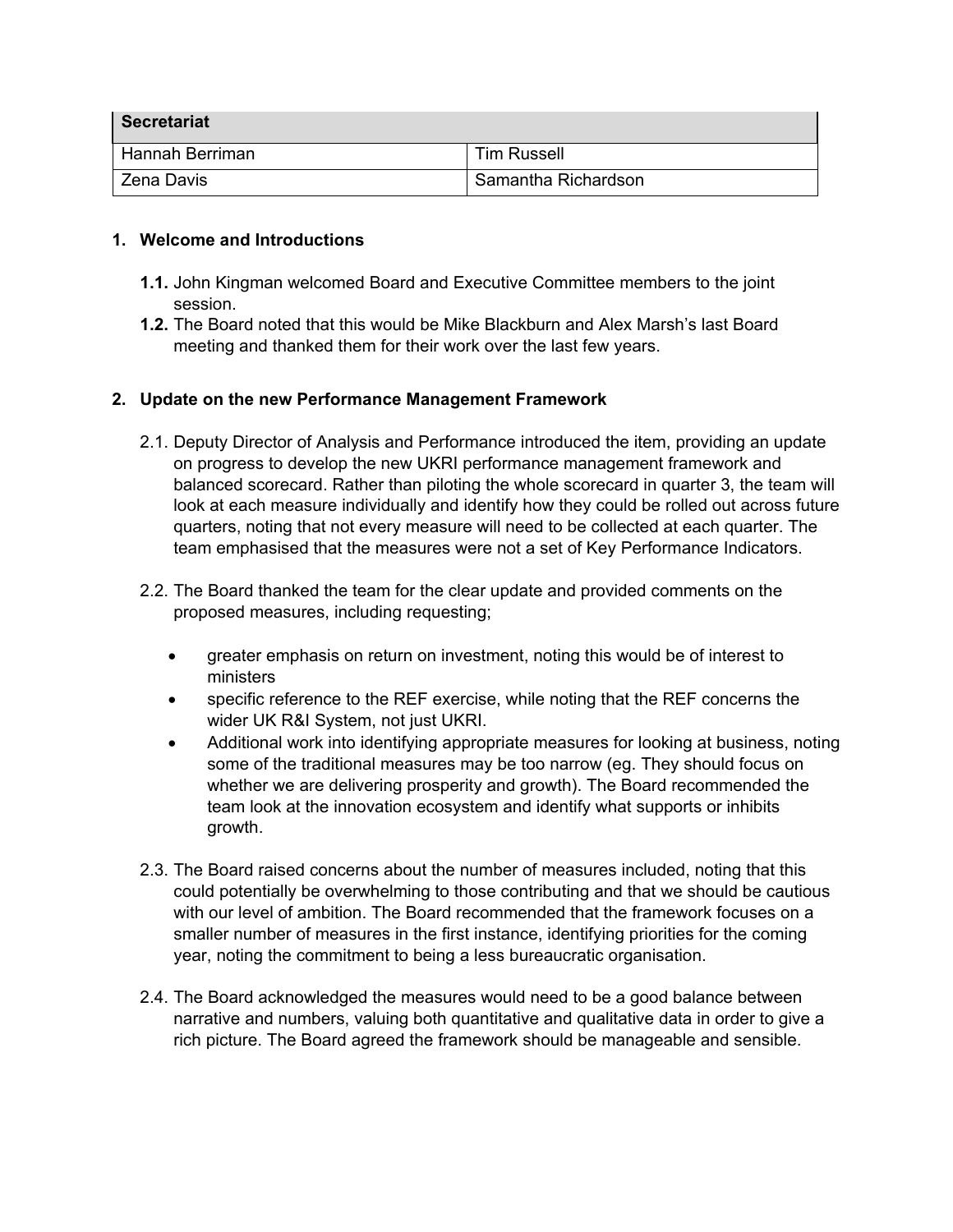- 2.5. The Board emphasised the importance of highlighting when UKRI has worked closely with other organisations or government departments, noting that working in partnership is vital to the R&I ecosystem.
- 2.6. The Board noted that the Performance Framework is an evolutionary process, which will develop as we test and learn. The focus will be to develop a pragmatic and useful set of measures, which are not too burdensome on the organisation or community.

**ACTION**: Performance Framework, including more thinking on specific measures and priorities for the coming year, to be included on a future Board agenda.

### **3. UK R&D Places Strategy**

- 3.1. David Sweeney, Executive Chair of Research England, introduced the item providing an update on the plans to publish a UK government R&D Places Strategy and highlighting the potential UKRI commitments. David highlighted that the strategy would focus on supporting stronger outcomes and impacts from R&D across the country, while identifying issues and developing a plan to overcome these. The Board noted that further engagement will be needed as we feed into the strategy, which will develop as we get steers from Government.
- 3.2. The Board acknowledged that there are a lot of unknowns regarding the strategy, but that we do have a direction of travel, noting the strategy was due to be shared with ministers shortly. The Board highlighted the need to be ambitious and to consider the long term. The Board also noted that this will be of great interest to the devolved administrations and will need to work closely with them as the strategy and the draft UKRI commitments develop.
- 3.3. The Board discussed the strategy and the draft UKRI commitments, making recommendations including;
	- Considering the impact of the COVID-19 pandemic noting that the significant impact on the higher education sector will likely affect the regional agenda.
	- Recognising UKRI's responsibility to build local partnerships, and noting how important those relationships are.
	- Leveraging the capabilities and knowledge in the research and innovation community to support R&D interventions to help the levelling up agenda
- 3.4. Individual members noted a number of points, including: the role of UKRI in supporting regional skills development (in partnership with others), ensuring the strategy helped to 'level up emerging places, not level down existing centres of excellence', thinking holistically about innovation, including adoption and diffusion as well as cutting edge development, and developing a clearer sense of how UKRI and the government could intervene differently in different places according to their strengths and potential.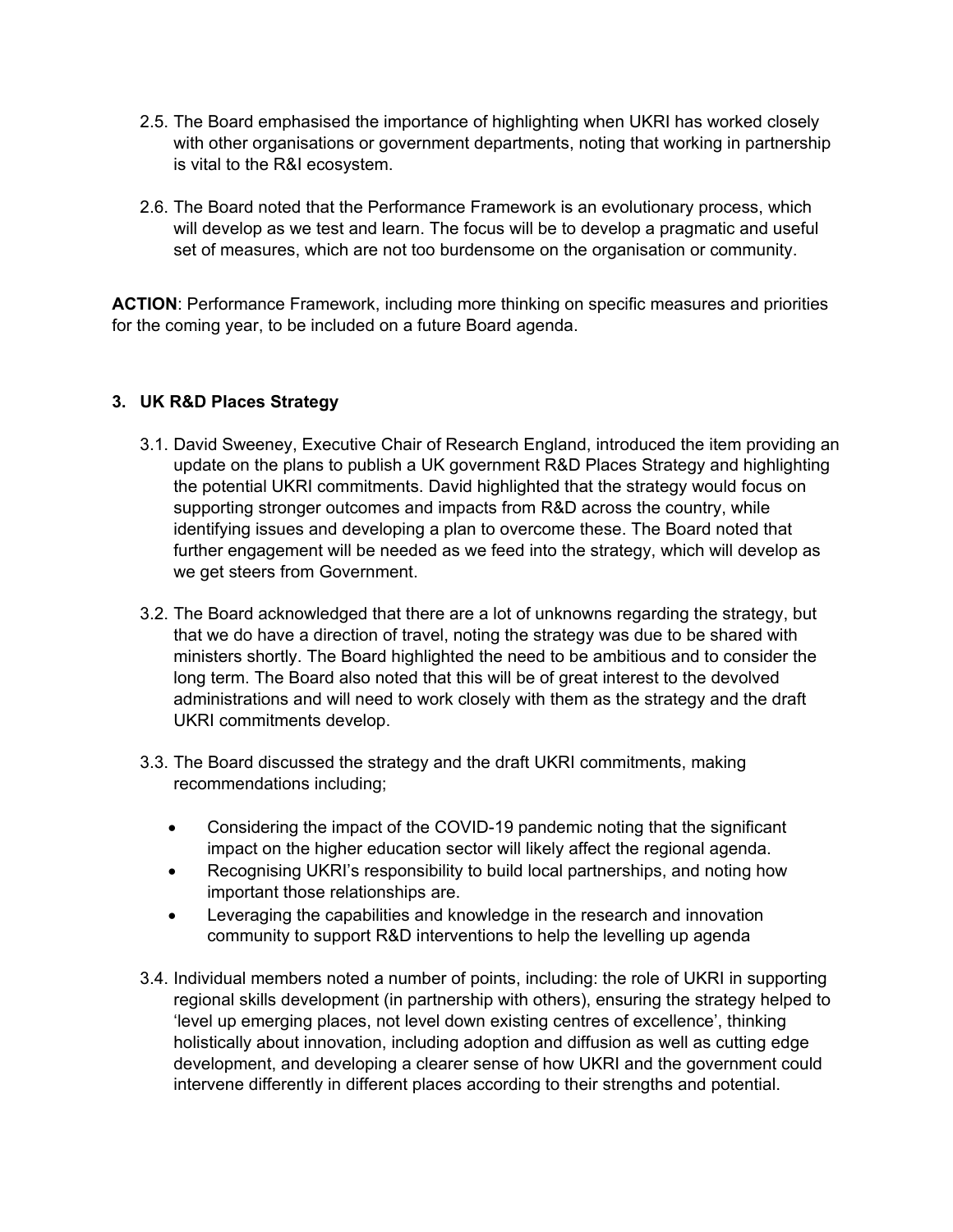3.5. The Board highlighted the importance of learning from successful and unsuccessful interventions and being the champion of rigorous thinking. The Board thanked David and team for the update and gave its endorsement for the direction of travel, acknowledging that things may need to move very quickly.

# **4. Trusted Research**

- 4.1. Lynn Gladden, Executive Chair, introduced the item providing an update on Trusted Research and the potential organisational and reputational risks that UKRI may face. Karen Salt, Deputy Director of R&D Culture and Environment noted that UKRI is developing a programme to respond to these risks. The Board agreed that Trusted Research covered a wider range of issues and activities, including export controls, ethical research, intellectual property and information security. Concerns were raised that these issues had the potential to flare up and become problematic.
- 4.2. The Board noted that a Task Force had been established, with the aim of ensuring the knowledge in councils was captured and utilised in a collective way. Siobhan Peters is working closely with the Trusted Research work to ensure security concerns are embedded. The Board acknowledged that there was pressure from government regarding addressing Trusted Research issues, noting that potential legislation remains a key issue.
- 4.3. The Board agreed that Siobhan Peters (CFO) should act as Board level champion to work alongside Lynn Gladden (as SRO) to help steer and advise UKRI on cross-sector and cross government Trusted Research work. The Board also noted that it would be important to have a non-executive member retain oversight in case of reputational risk. Siobhan confirmed she would be happy to work with the Board as needed.

**DECISION**: Siobhan Peters to act as Board level champion for Trusted Research work, alongside support from non-executive members

**ACTION:** Board to identify a suitable Non-Exec champion to work alongside the CFO.

4.4. The Board acknowledged the importance of this area, and would welcome further discussion, including further information on detailed protocols and a more defined risk map.

**ACTION**: Trusted Research to be added on to a future Board agenda for further discussion.

## **5. AOB**

5.1. The Board thanked the Executive Chairs for joining the session.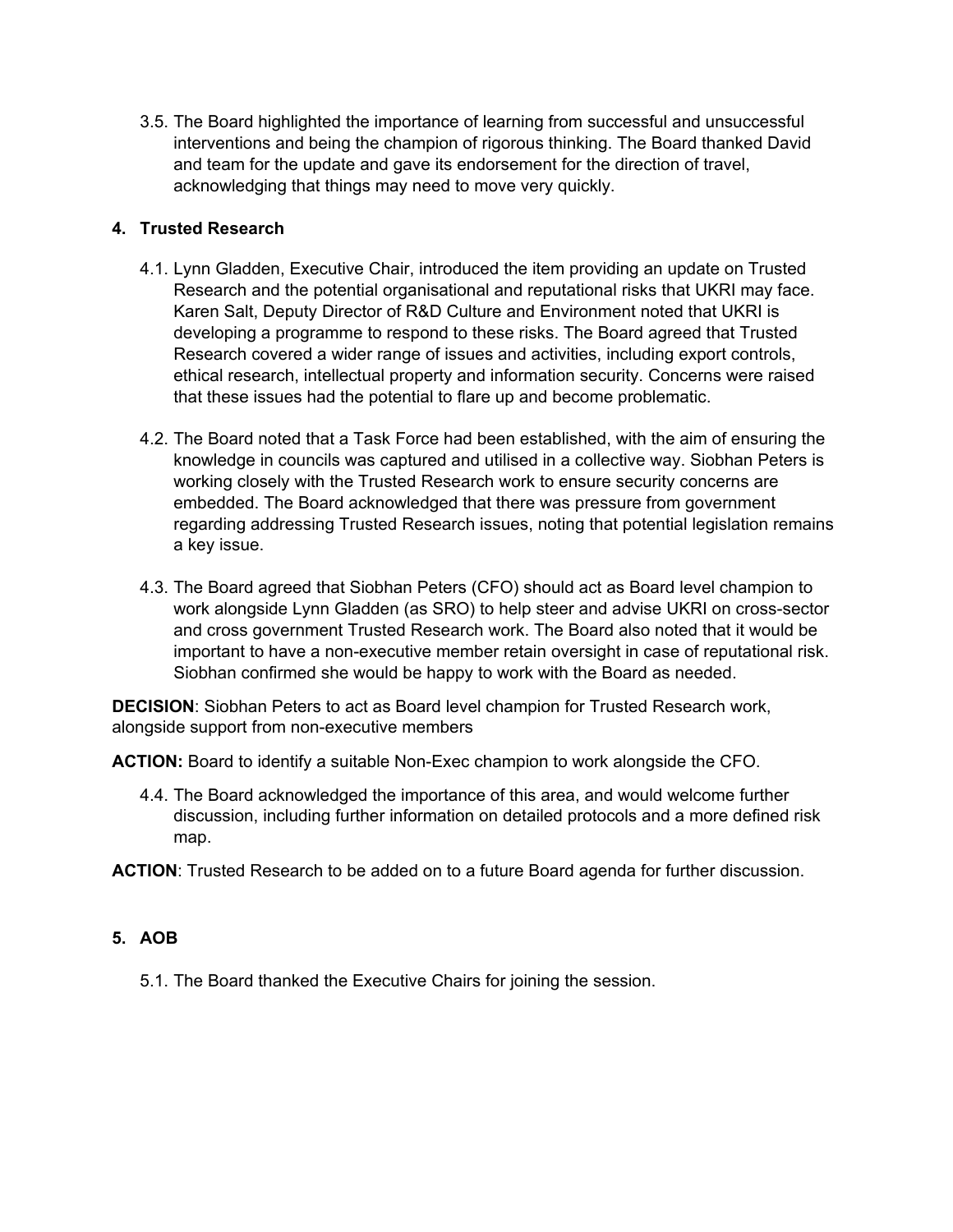# **Minutes of the UKRI Board Meeting of 20th January 2021**

Date: Wednesday 20<sup>th</sup> January 2021 Time: 10:00-15:30 Location: By Zoom

| <b>Board Members and Observers</b> |                                           |
|------------------------------------|-------------------------------------------|
| Sir John Kingman (Chair)           | <b>Fiona Driscoll</b>                     |
| Professor Dame Ottoline Leyser     | Sir Harpal Kumar                          |
| <b>Siobhan Peters</b>              | Professor Max Lu                          |
| <b>Lord Browne</b>                 | <b>Vivienne Parry</b>                     |
| Sir Peter Bazalgette               | <b>Professor Dame Sally Davies</b>        |
| Professor Julia Black              | Professor Ian Diamond                     |
| Professor Sir Leszek Borysiewicz   | Dr John Fingleton                         |
| <b>Lord Willetts</b>               |                                           |
| <b>Attendees</b>                   |                                           |
| Isobel Stephen (Exec Dir, UKRI)    | Mark Thompson (for item 7)                |
| Jo Shanmugalingam, BEIS            | Bryony Butland (for item 7)               |
| David Rogers (for item 5)          | Fiona Watt (for item 8)                   |
| Karen Salt (for item 6)            | Simon Page (Egon Zehnder) – am only       |
| Rebecca Veitch (for item 6)        | Satyajeet Thakur (Egon Zehnder) – pm only |
| <b>Secretariat</b>                 |                                           |
| Hannah Berriman                    | <b>Tim Russell</b>                        |
| <b>Zena Davis</b>                  | Samantha Richardson                       |

#### **1. Welcome and Introductions**

**1.1.** John Kingman welcomed Board members to the meeting.

# **2. a) Minutes of 11th November 2020, b) Action Log and c) Forward Look**

2.1. The Board approved the minutes and noted the Action Log and Forward Look without comment.

#### **3. CEO Report**

- 3.1. Ottoline updated the Board on a number of live issues not covered on the agenda, including;
	- 3.1.1. Recent lockdown Ottoline noted that discussions about the appropriate response to the latest lockdown are ongoing, noting that the new lockdown has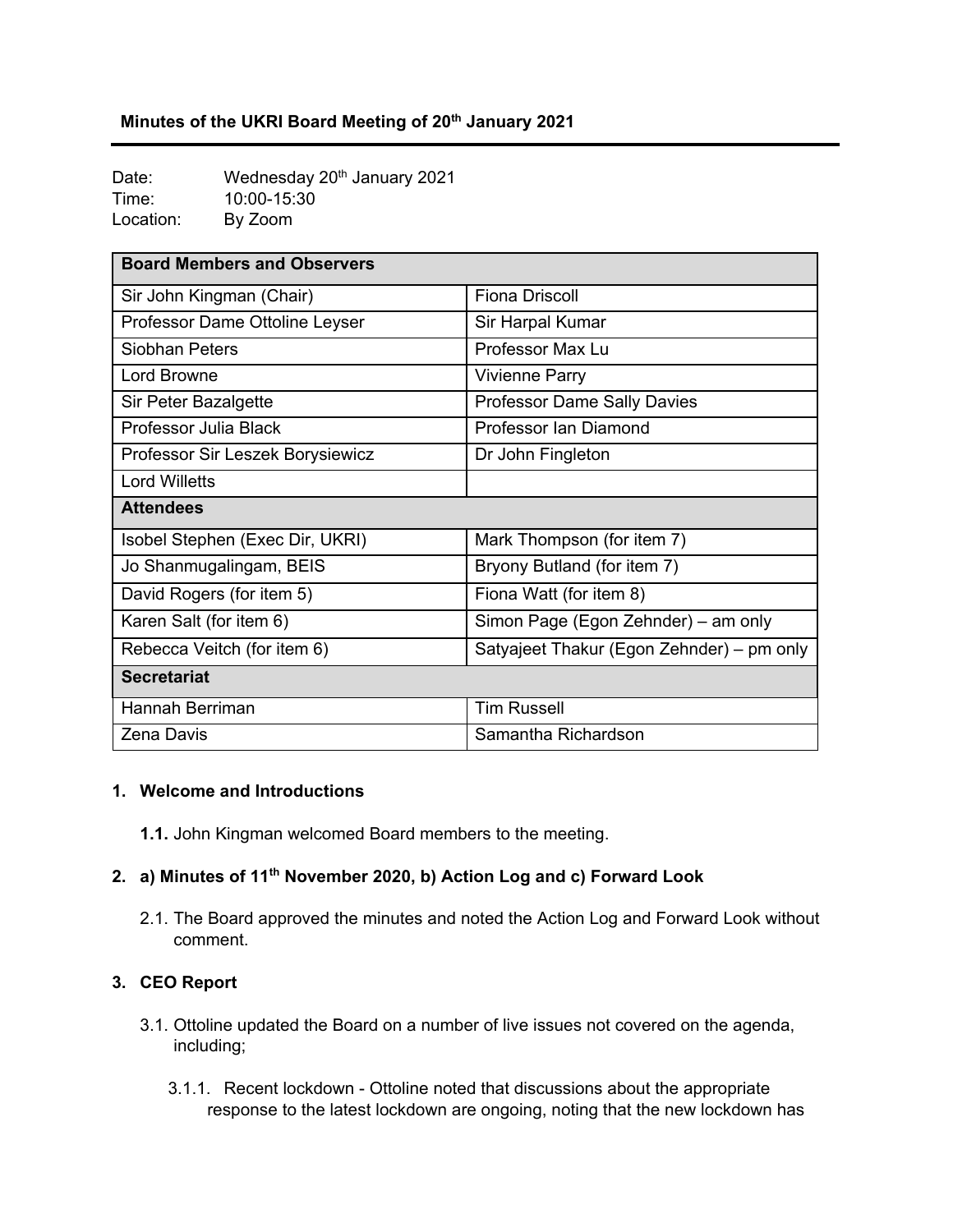caused renewed issues for researchers in addition to the cumulative pressure on the system. Ottoline was keen to improve communications to the community. Ottoline reported that internal communications such as the regular Webinar and newsletter were keeping staff informed, whilst acknowledging that there is a lot of uncertainty across the organisation.

- 3.1.2. Innovate UK Ottoline noted that the recruitment process for the permanent Executive Chair was moving forward and BEIS hoped to make an announcement shortly. The Board acknowledged the importance of ensuring communications to the R&I sector take account of the innovation and business community.
- 3.1.3. Industrial Strategy Challenge Fund Ottoline noted we have received the draft National Audit Office (NAO) review. Engagement with the NAO has been very positive and the report highlights how well the Fund has generated interest from both industry and academia.
- 3.1.4. COVID-19 response Ottoline noted she will act as Accounting Office for three of the National Core Studies project that are being driven by Patrick Vallance;
	- Data and connectivity
	- Longitudinal health and wellbeing
	- Immunity
- 3.1.5. Talent The Board noted the huge amount of interest from government in creating the right pipeline, looking to ensure the skills needed in the R&I community are developed. Ottoline reported there was an extraordinary demand to the Future Leaders Fellowship scheme and the team were putting a system in place to help support staff and reviewers. The Board noted the FLF scheme was very strong and supported both academics and those in industry.
- 3.1.6. International Ottoline noted that the focus of the international team had been on developing alternatives to the EU schemes. With association it was important to ensure influence on the relevant governance structures, noting that the UK is currently not well represented. The Board commented that we will also need to galvanise the community to apply for European calls. BEIS noted that ensuring effective association with Horizon Europe was a priority and they will be developing a plan to facilitate this.
- 3.1.7. Communications Jo Shanmugalingham noted the importance of ensuring UKRI and BEIS are joined up in terms of communications.
- 3.1.8. Transformative Technologies Ottoline noted that Lynn Gladden (EPSRC) had brought together information about national strategies for a range of platform technologies under one heading, 'Transformative Technologies'. A generic framework to capture our research base and build strong pull through from, and adoption and diffusion across, the business and innovation landscape is being developed.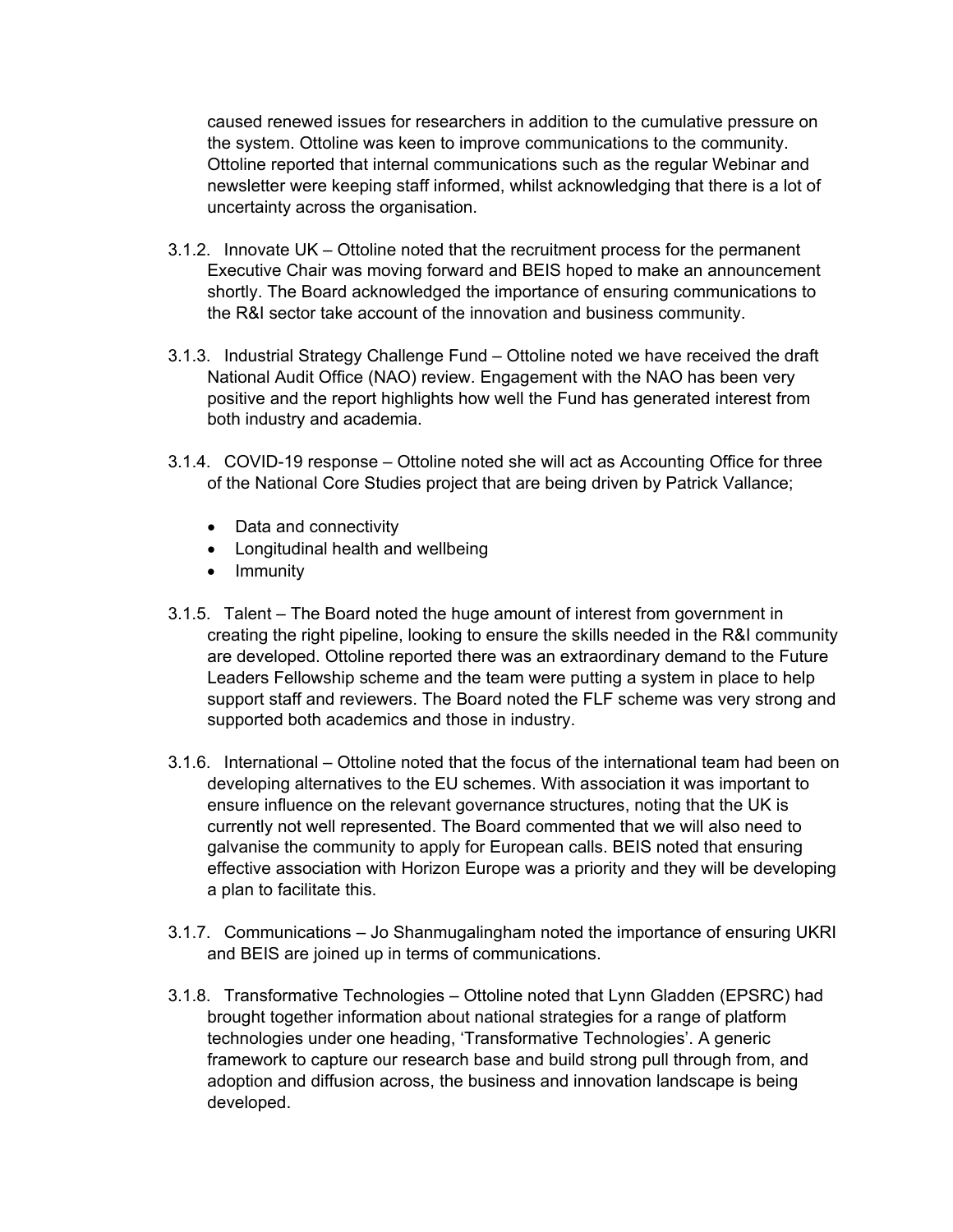**ACTION:** Secretariat to share the Transformative Technologies papers with the Board.

3.1.9. The Board requested follow on discussions regarding the Industrial Strategy when more information becomes available. The Board noted that the arrival of the new Secretary of State will create space for exciting new things to happen, with a lot of focus on innovation. The Board also requested further discussions on sustainability of the wider research system, including looking at policies for schemes requiring matched funding.

**ACTION:** Industrial Strategy to be included on a future Board agenda for further discussion.

**ACTION:** Sustainability of Research and Innovation System to be added on to a future Board agenda.

## **4. CFO Report**

- 4.1. Siobhan Peters presented the Chief Finance Officer's Report, which covers the period from  $29<sup>th</sup>$  October 2020 to  $7<sup>th</sup>$  January 2021.
- 4.2. The Board noted that Bronze, Silver and Gold business continuity teams have kept COVID-19 working arrangements under review as Government restrictions have changed. Siobhan noted that Bronze teams will work with HR and the comms team to ensure staff are getting the messages needed to feel supported during this time. The Board acknowledged that there is still a lot of uncertainty in this area and noted the position will be kept under constant review.
- 4.3. Siobhan noted that we are on track to deliver a year-end outturn that is within 1%, as per BEIS expectations. The Board noted this has been an exceptional year and the team have worked quickly to identify opportunities and adapt budgets in light of the pandemic. The team continues to work closely with BEIS colleagues.
- 4.1. Fiona Driscoll highlighted that ARAPC will be held on 25<sup>th</sup> February, noting that she was confident the team had an excellent grasp on any year end issues. Fiona also noted she felt there had been an improvement on the way we understand and manage risk.

## **5. Spending Review and Allocations**

- 5.1. Siobhan Peters introduced the item, noting that work is ongoing with BEIS to identify the UKRI allocation following the spending review outcome. The Board noted that the team are taking a swift and pragmatic approach to allocations, but there continue to be a lot of unknowns. The Board will be updated as soon as more information is available.
- 5.2. The Board noted there were a number of considerations that would drive the allocations advice, including;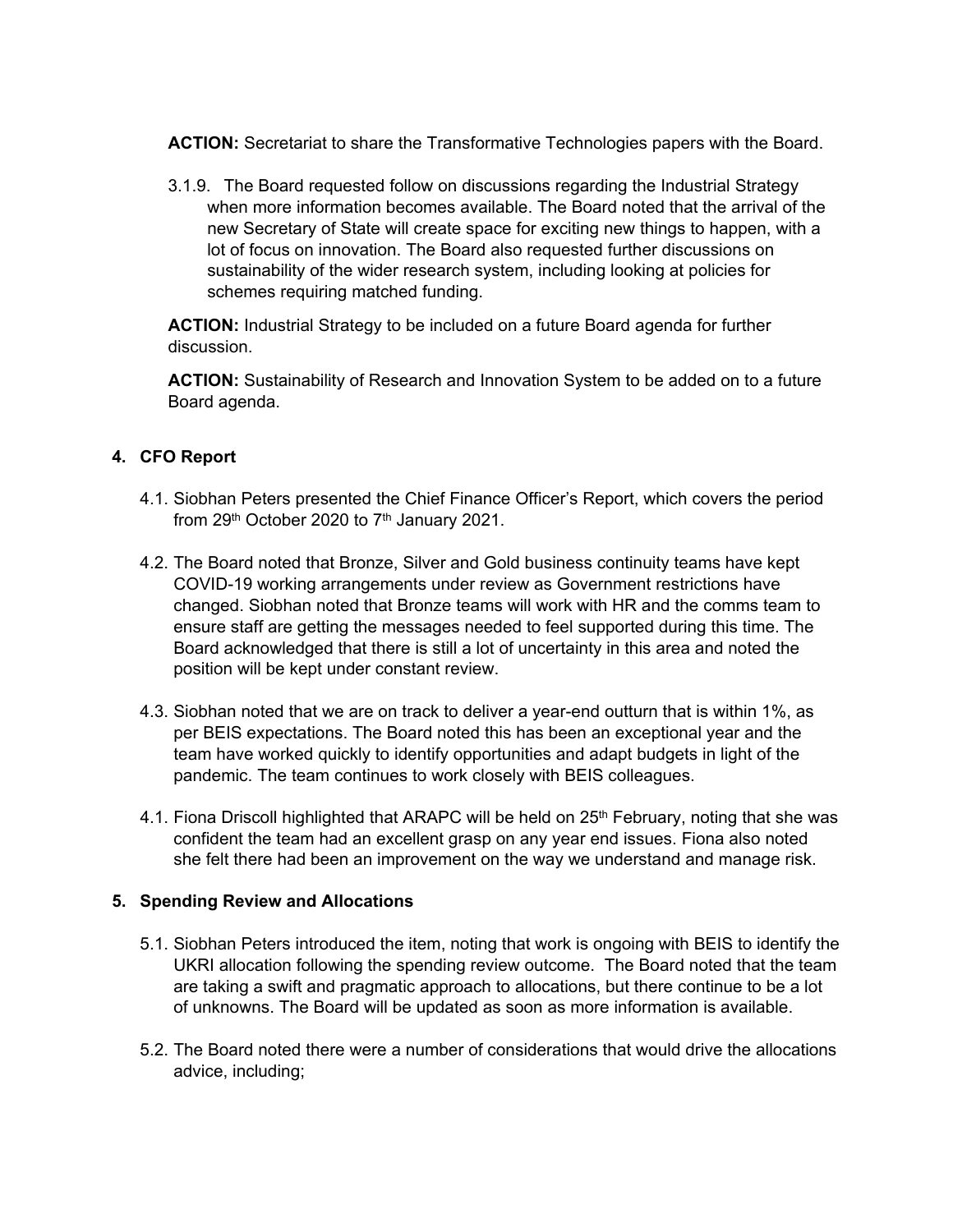- Impact to business and links through to industry
- Government priorities
- Equality, diversity and inclusion considerations
- Our role in sustaining the whole R&D system
- 5.3. Ottoline highlighted the importance of ensuring the councils and Innovate UK are funded appropriately, as they are the core foundation of everything that UKRI does. Our ability to deliver against top down activities and priorities is critically dependent on the health of the base. The Board noted the need to build a shared vision across UKRI, with the way councils spend their budgets and support the community ideally helping to support the cross-cutting centralised priorities and activities.
- 5.4. The Board discussed key issues regarding the spending review and allocations, including the need to understand the effect of the future Industrial Strategy, noting that challenge led funding should be discussed at a future Board meeting. The board noted this was a very difficult situation with lots of moving parts.
- 5.5. John Kingman noted that it is a core responsibility of the Board to provide advice to ministers on allocations, but that we are not in a position to do so yet. Once we have more clarity, the Board will be brought together for further discussions.

### **6. Establishing the Research Integrity Committee (RIC)**

- 6.1. Deputy Director of R&D Culture and Environment introduced the item providing an update on the proposed approach to the committee's role, highlighting the importance on ensuring it does not duplicate work of established organisations such as UK Research Integrity Office (UKRIO).
- 6.2. The Board noted that the intention was for the committee to remain independent but have oversight from the Board, potentially reporting in on a regular basis (eg. annual report or forward look of priorities). The Board acknowledged that it was important for the committee to be empowered to be the decision maker and it was vital to ensure the Committee's independence from the Board was clearly articulated. The Board noted there would be no expectation of its involvement in any day to day activities or decisions.
- 6.3. The Board considered the role of the RIC within the wider R&D landscape, noting the importance of avoiding any investigative role regarding individual cases. The Board were reassured there was no intention of the committee conducting investigations.
- 6.4. The Board welcomed further discussion on the establishment of the Research Integrity Committee, noting the importance of having a strong role in this area but queried some aspects of the governance arrangements.

**ACTION**: Establishment of the Research Integrity Committee to come back to the Board for further discussion.